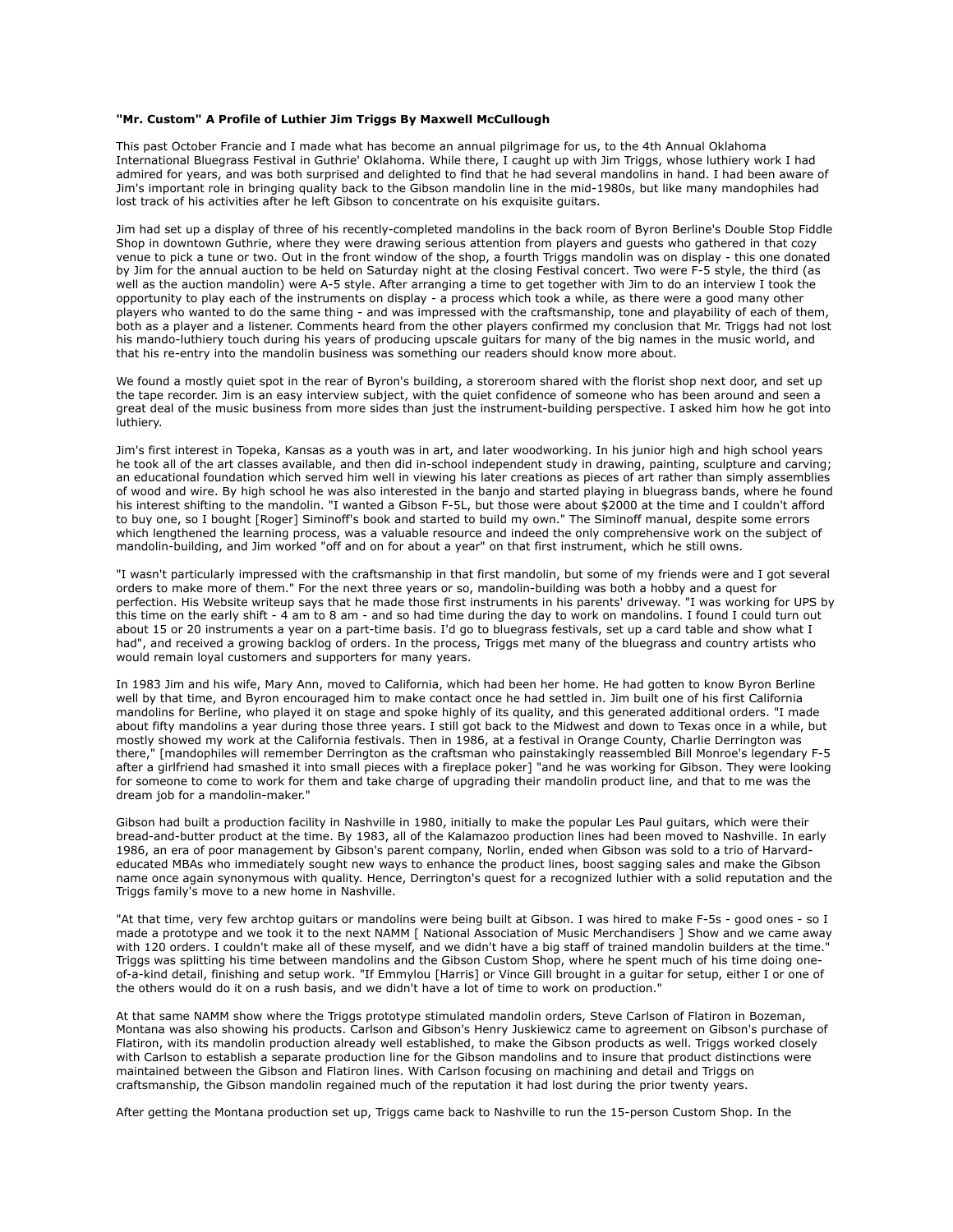evenings and on weekends, he spent his time in artist relations, selling the major artists in country and bluegrass music on the steadily improving Gibson products. "After several years of success, they [Gibson] asked me to do artist relations full time. By 1990, we had 90 percent of the country artists playing Gibsons - people like Clint Black, Alan Jackson, George Strait, Chris Hillman, Herb Pedersen, and of course Emmylou." Gibson built the custom Rose J-200 for Ms. Harris to replace her original, now retired to the Country Music Hall of Fame, and Triggs did the inlay work on the new one. Triggs and colleague Greg Rich attended a dozen or so festivals and shows a year, promoting Gibson and its products.

Rich and Triggs collaborated on more than just publicity - they would produce custom, out-of-this-world banjos and guitars for each new NAMM show and became legendary not only for their creative instrument building but for the "crazy suits and rhinestone getups" which became a part of the Gibson 'show' at each exposition. Hard-core mandophiles will recall the 1988 NAMM show, where Triggs' all-white F-5, elaborately painted and inlaid by Triggs and Rich, took the honors. This one-of-akind beauty now resides in Butch Baldassari's collection. "Greg and I did art guitars for each show, and people looked forward every year to what we might come up with. The [Gibson] owners gave us the latitude to build pretty much what we wanted, all on spec. We knew that everything we built would be sold before the end of the show. The flip side of the crazy stuff, of course, was a serious attention to quality, and people recognized that."

Triggs' next assignment was as supervisor of the Gibson archtop guitar line. Still working out of the Custom Shop, he found time to make twelve mandolins in his remaining time with Gibson and during his last year started on one for Sam Bush, based on Bush's legendary late-1930s F-5, "Hoss." He finished Sam's mandolin six months later, after he had left Gibson, and this mandolin - which Sam calls "Little Joe" (it helps to be a 'Bonanza' devotee to follow the naming logic) - became the prototype for the model announced eight years later [2000] as Gibson's "Sam Bush Mandolin." Sam uses Little Joe in the studio for recording, and in climates where Hoss suffers from humidity changes. I opined that this new product would be a plus for Gibson, due to Bush's enormous popularity among the younger players, and Triggs agreed. "Sam is one of the most discriminating customers I've worked with, down to every detail. If Gibson does it the way we designed it, it'll be a winner for them."

The Gibson years were important to Triggs' later career; in fact, Jim describes the work with Gibson as "a master's degree in custom luthiery." Not only was he able to work on or create the custom instruments played by the industry's major stars, but he got to know the dealer network throughout the United States and gain the respect of the people who would be responsible, through endorsement and use of the instruments, for bringing the Gibson name - and Triggs' - to the attention of the instrument-buying public."Almost everybody we built for would want some kind of custom touch, whether it was an inlay detail, a carved heel or a whole instrument, and this is what I enjoyed most." The artist list on Triggs' website reads like a Who's Who of the country entertainment business.

Jim left Gibson in the Spring of 1992, to spend more time on custom luthiery. His first two years back on his own were almost exclusively devoted to archtop guitars, most in the D'Angelico and Stromberg styles. The word quickly spread and his backlog quickly reached four years with orders still coming in. "I was doing 30 a year and killing myself", Triggs says. "I burned myself out pretty quickly working 80-hour weeks and developed Chronic Fatigue Syndrome, so I stopped building completely for four months. Now, I try to put in as close to 40 hours a week as I can. If I can stay around a year backlogged, that's comfortable for me." About half of the work he has been doing since leaving Gibson is electric, which surprises people. "A lot of builders don't have much exposure to electric instruments and don't want to bother with them, but that's another thing I picked up during the Gibson years and I'm as comfortable building electric as I am acoustic." By his own admission, Triggs gets bored easily and so relishes the opportunity to work across a broad spectrum of instruments, from \$1000 Telecasters to \$20,000 archtops.

In 1998, the Triggs family moved back to Kansas City. "I had been out of mandolins for a good many years and wanted to get back to serious mandolin-building once I got the guitar backlog down to something I could deal with," Jim says. By 2000 he was able to do that, and the four he had on display in Guthrie (and earlier at Winfield) were the first he had made since finishing "Little Joe" in 1992. While still making "about eight archtops a year," he will concentrate for a while on mandolins, working out of a spacious workhop at home. "I saw a lot of old mandolins while I was at Gibson, including a good many Loars. [Bill] Monroe would bring his in for setup, and I'd do whatever was needed to make him happy with it again." As often as possible, he would take detailed notes and measurements of the early Gibsons that passed through his hands and has the specifications for some 30 Loars and later Ferns in his notebook.

I asked him if he builds to match any particular vintage sound. "I find that people who are into the old Gibsons like one of two sounds - the '23 Loar or the '28 Fern are the ones I use as references. These are two distinctly different sounds, and when someone asks me to build a custom mandolin for them I always ask them if there is a particular instrument they've played or heard which they like the best. A lot of times they'll say Bill's, or Bobby's [Osborne] or Herschel's [Sizemore] or Butch's [Baldassari], or one they've heard on a recording. Usually I've worked on it, seen it or heard it, and I can work from this to give them the sound they want." He 'colors' the tone by moving the tone bars, adjusting top and finish thickness and changing neck angle and height, among other techniques. All of his mandolins are tone-bar braced, rather than x-braced. Fingerboards are flat, but Triggs is happy to arch them if the customer prefers.

As to woods, he prefers the harder Alaskan Sitka, though he has used Red, Engleman, Adirondack and cedar. "I can take just about any type of wood and work with it to color it so that my instruments sound the same." He experiments, but strives for a sound that is consistently even across and up and down the fingerboard.

The four mandolins he showed at Guthrie - his 'pilot run', as he called it - were the first he had done as a batch. "At Gibson," Jim says, "we pretty much did everything one at a time, at least in the Custom Shop." He likes to work in batches of three, and does his own top and back carving without using a Pantograph or form duplicator. "I like starting with nothing and creating something with my hands - to me, it's more of an art when you do it that way." Looking at the three on display in the other room, I could not discern any difference in arch or shape, so Jim has evidently done enough of this to get it right with his Makita grinder and Sir Lance-A-Lot blade, though he does acknowledge that he may have to get a duplicator if the